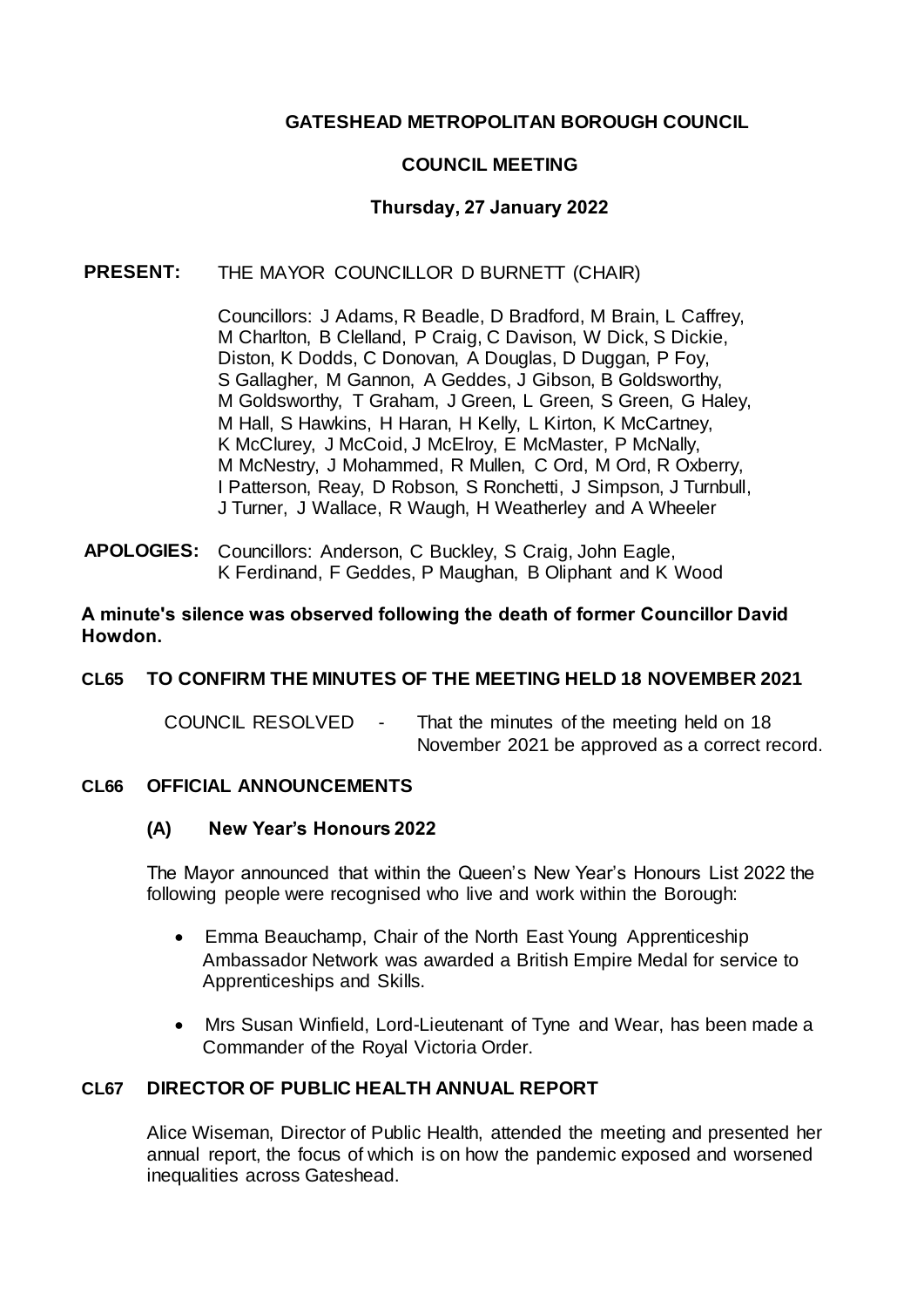### **CL68 PETITIONS**

There were no petitions submitted.

### **CL69 QUESTIONS FROM MEMBERS OF THE PUBLIC**

Mr Stephen Carr submitted the following question:

"I wish to ask why the Council property, number 10 Saint Mary's Green, Whickham, NE16 4DN, still remains unoccupied? The former council tenant passed away on 2 November 2020. Since then the property, a three bedroomed maisonette, has had extensive remedial work carried out to it, yet it still remains unoccupied to this day."

Councillor M McNestry responded to the question.

Mr Carr submitted a supplementary question which was agreed to be responded to outside of the meeting.

# **CL70 APPOINTMENT OF INDEPENDENT MEMBERS TO THE AUDIT AND STANDARDS COMMITTEE**

Consideration was given to a report seeking approval of the appointment of three Independent Members to the Audit and Standards Committee and to extend the term of office of the Independent Person for standards of conduct issues affecting Council and Parish Council Members.

- COUNCIL RESOLVED (i) That the re-appointment of Stuart Bell as an Independent Member of the Audit and Standards Committee for a further period of four years and the appointment of Laura Bowler and Ian Dormer to the other Independent Member positions for the same period be approved.
	- (ii) That the extension of the term of office of the Independent Person for standards of conduct issues affecting Council and Parish Council Members to 24 March 2022 be approved.

# **CL71 GAMBLING STATEMENT OF PRINCIPLES 2022–2025**

Consideration was given to a report seeking approval of a Gambling Statement of Principles for 2022-2025.

| COUNCIL RESOLVED - (i) | That the amended Gambling Statement of |
|------------------------|----------------------------------------|
|                        | Principles be endorsed.                |

(ii) That the delegated decision taken by the Service Director, Climate Change, Compliance, Planning and Transport, as outlined in the report, be noted.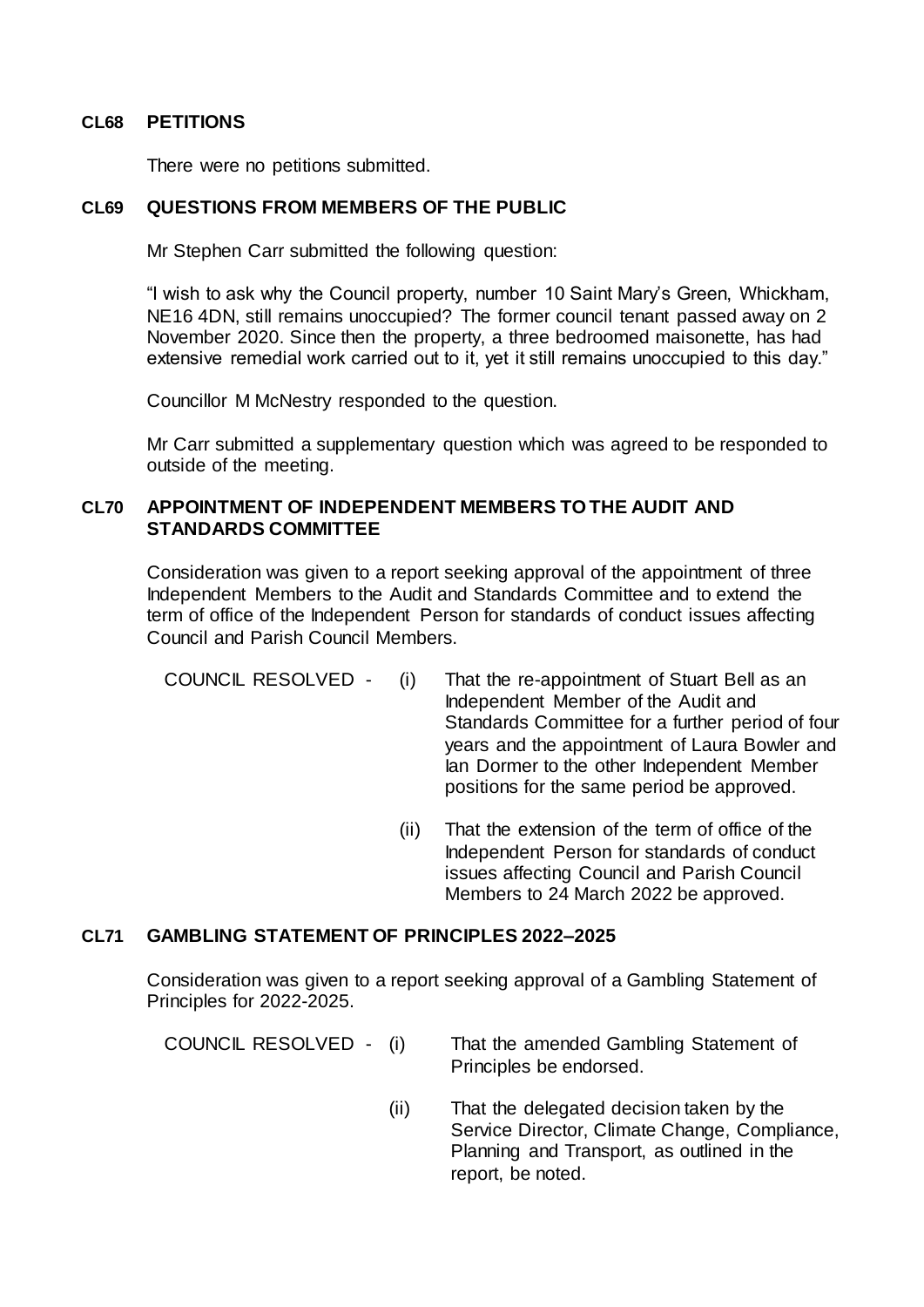# **CL72 LOCAL COUNCIL TAX SUPPORT SCHEME FOR 2022/23**

Consideration was given to a report seeking approval of a Local Council Tax Support Scheme for the year 2022/23.

| COUNCIL RESOLVED - (i) | That the proposed scheme as set out in        |
|------------------------|-----------------------------------------------|
|                        | paragraphs 8 and 9 of the report be approved. |

(ii) That the Strategic Director, Resources and Digital, be given delegated powers to provide regulation to give effect to the scheme.

#### **CL73 SENIOR MANAGEMENT STAFFING STRUCTURE**

Consideration was given to a report seeking approval of a revised senior management staffing structure.

| COUNCIL RESOLVED - (i) | That the amendments to the organisation<br>structure as detailed in the report be<br>approved with an implementation date of 1<br>April 2022. |
|------------------------|-----------------------------------------------------------------------------------------------------------------------------------------------|
| (ii)                   | That the Chief Executive be authorised to                                                                                                     |

- approve the final salary grades of Service Director roles, within the Council's current pay policy framework and grading structure, taking into consideration advice from the LGA, following application of the LGA job evaluation scheme.
- (iii) That the Strategic Director, Corporate Services and Governance, be authorised to make such changes to the Council's Constitution he deems necessary as a consequence of the changes so approved.
- (iv) That the Chief Executive be authorised to determine appropriate interim arrangements as necessary to cover any vacancies which might arise in respect of either of the new posts.

### **CL74 HOMELESSNESS STRATEGY AND STRATEGIC REVIEW OF HOMELESSNESS AND ALLOCATIONS**

Consideration was given to a report seeking approval of the Homelessness and Rough Sleeping Strategy.

COUNCIL RESOLVED - That the Gateshead Homelessness and Rough Sleeping Strategy and Homelessness Charter be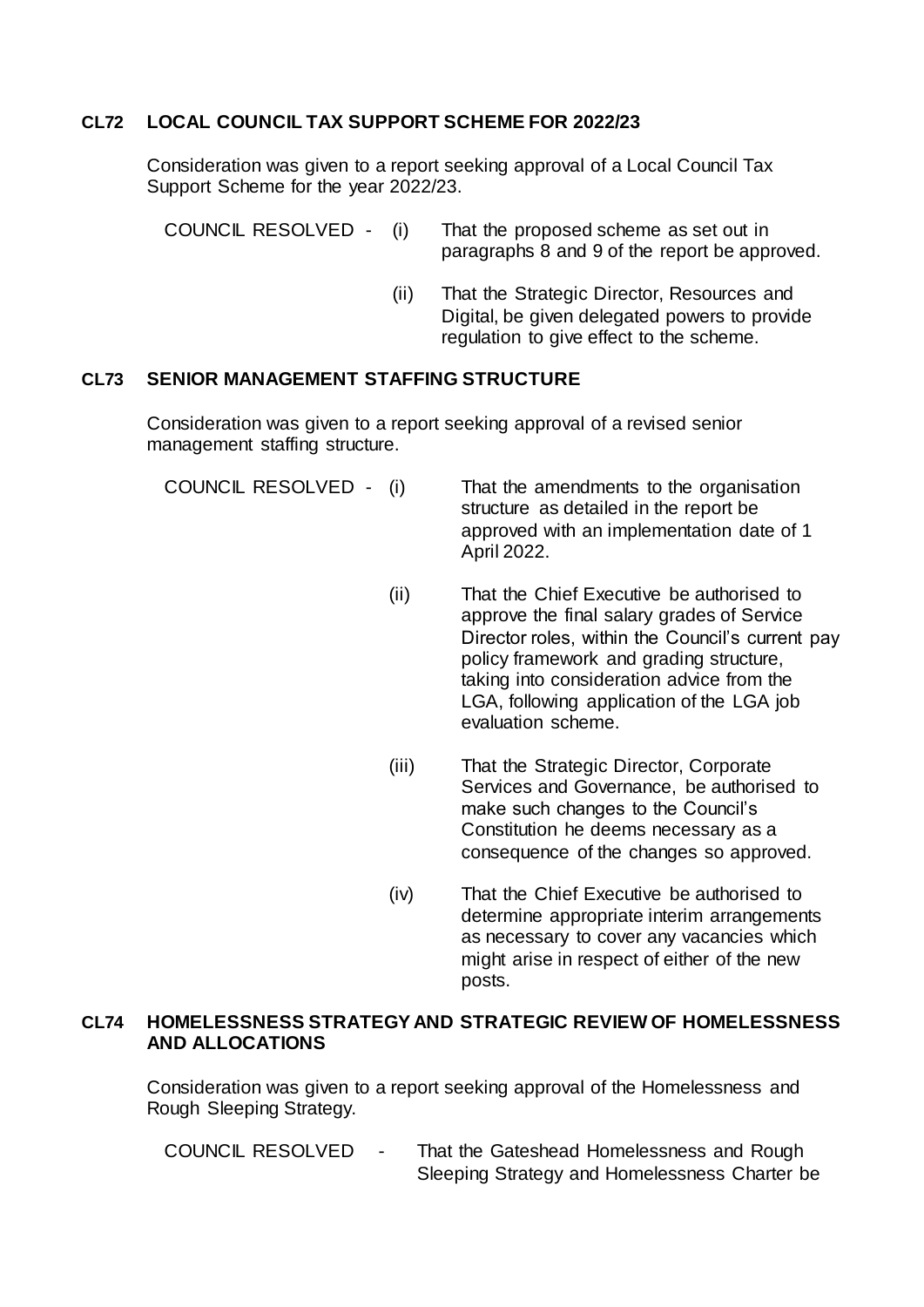approved and that the strategy be included as part of the Councils policy framework.

### **CL75 REVIEW OF THE COUNCIL'S CONSTITUTION**

Consideration was given to a report recommending a number of amendments to the Constitution.

COUNCIL RESOLVED - That the proposed changes to the Council Constitution, as set out in the report, be agreed.

#### **CL76 CALENDAR OF MEETINGS 2022/23**

Consideration was given to a report seeking approval of the calendar of meetings for 2022/23.

| COUNCIL RESOLVED - (i) | That the calendar of meetings 2022/23 be |
|------------------------|------------------------------------------|
|                        | approved.                                |

- (ii) That as far as possible, meetings should not be held during school holidays.
- (iii) That the Strategic Director, Corporate Services and Governance, following consultation with the appropriate Chairs, be authorised to make any necessary amendments to the calendar of meetings.

# **CL77 HOUSING REVENUE ACCOUNT RENT & SERVICE CHARGES 2022/23**

Consideration was given to a report seeking approval of the proposed rent changes and the proposals for the 2022/23 HRA service charges.

- COUNCIL RESOLVED (i) That the 4.1% rent increase from 4 April 2022 be approved.
	- (ii) That the HRA service charges be approved.

#### **CL78 CAPITAL PROGRAMME AND PRUDENTIAL INDICATORS 2021/22 – THIRD QUARTER REVIEW**

Consideration was given to a report setting out the latest position on the 2021/22 Capital Programme and Prudential Indicators at the end of the third quarter.

- COUNCIL RESOLVED (i) That the revision to the capital programme be approved.
	- (ii) That the financing of the revised programme be approved.